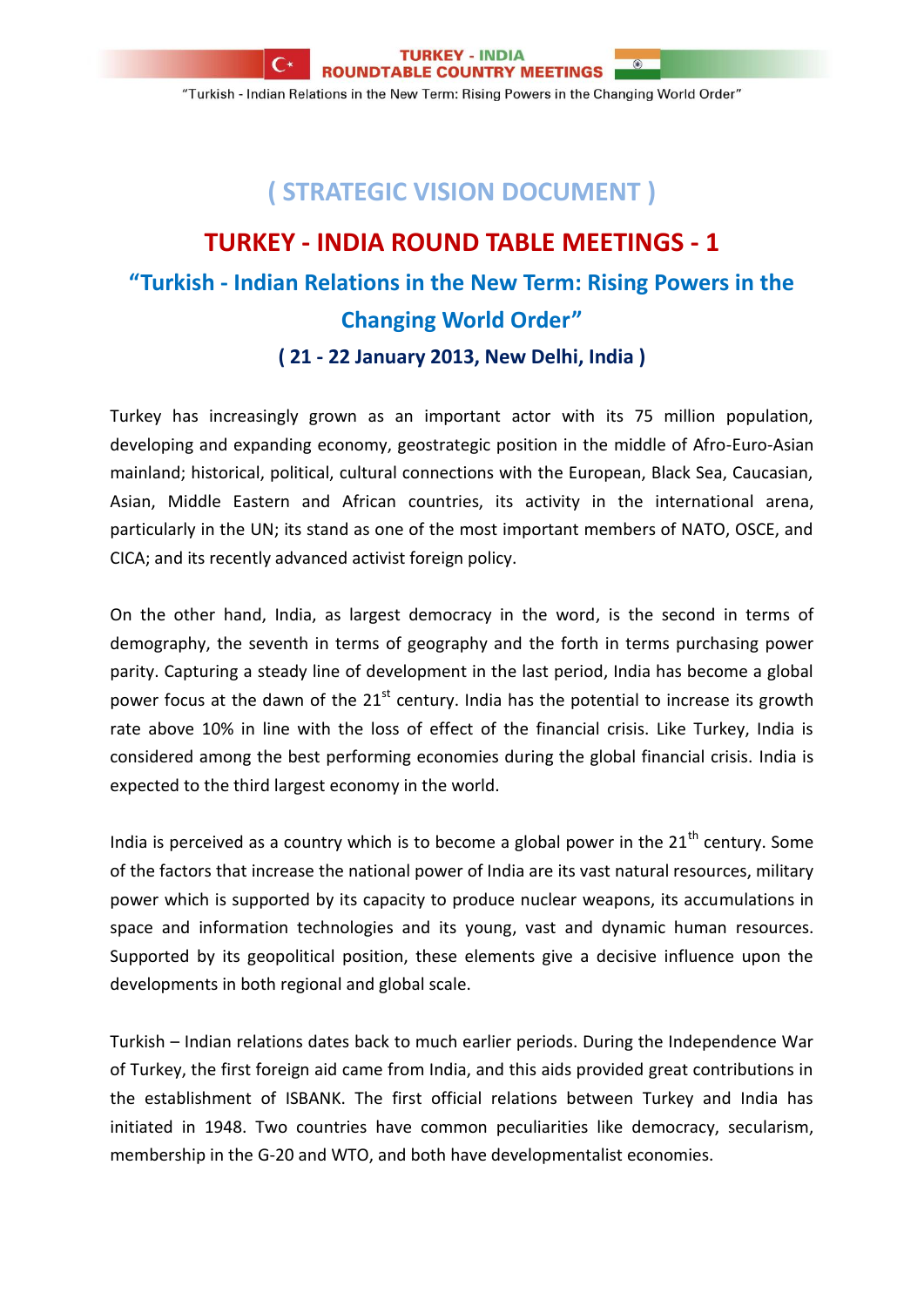**ROUNDTABLE COUNTRY MEETINGS** 

 $\circ$ 

"Turkish - Indian Relations in the New Term: Rising Powers in the Changing World Order"

The first trade agreement between Turkey and India was signed in 1973 but the relations had not yielded significant results until 1990's when the trade has visually begun to improve. The volume of trade reached \$634 million in 2002, \$790 million in 2003 and exceeded \$1 billion in 2004. India's main products exported to Turkey are cotton, cotton yarn, synthetic fiber, bulk drugs, plastics, chemicals, jute and jute products, iron and steel products and so on. Turkey, on the other hand, sells to India chickpeas, steel and steel products, textile machinery, fabric and so on. In the recent years, participation of Indian companies in the fairs in Turkey highly increased.

Turkey attaches great importance to India which is in the way to become a global power with its developing economy, broad market, military power, superior space and IT technologies. Both countries are in an endeavor to initiate new and realistic perspectives in their dealings with one another and re-inventing each other with increasing qualified contacts in every field. In the upcoming period, ground for cooperation may be strengthened within the scope of the organizations such as the UN, CICA, and ASEAN.

The basic trend after globalization which has gained momentum since the end of the Cold War is in the direction that the developments of the countries will not be alone but through regional cooperation and trans-regional partnerships. Countries are evolving as open structures based on respect, dialogue and cooperation in all fields. On the other hand, countries that have problems in adapting this new situation experience serious instabilities. In this regard, necessity of establishing "strategic partnership" relationships between Turkey and India is obvious. **Turkey-India Country Roundtable Meetings** aim to reveal how the mutual potentials and existing cooperation can be transformed into a strategic cooperation and to contribute to capacity building on the strategic grounds.

With the Roundtable Meetings**,** it is aimed to recognize related organizations closely, to increase the effectiveness of civil society, to benefit from the expertise accumulations in order to develop working areas, to contribute promotional activities, to investigate possibilities of academic cooperation, to develop a strategic approach in order to evaluate all these studies with integrity.

Both countries can develop an effective strategic cooperation ground regarding the sustainability of the long term interests that bear great importance for both India and Turkey. In this context, it is important to look at the events in a broader geopolitical point of view.